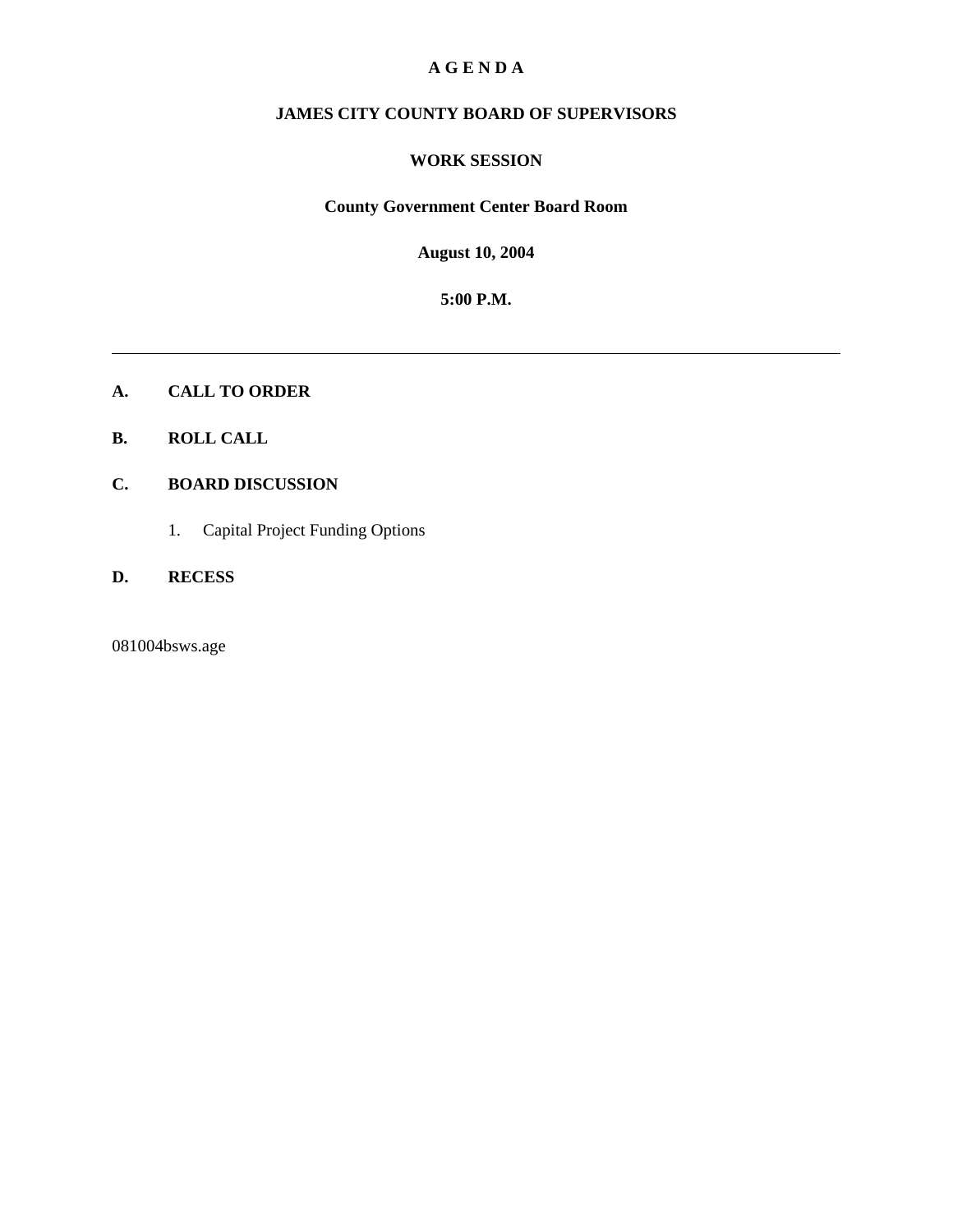#### **M E M O R A N D U M**

DATE: August 10, 2004

TO: The Board of Supervisors

FROM: John E. McDonald, Manager, Financial and Management Services

l

SUBJECT: Capital Project Funding Options

We have asked David Rose and Courtney Rogers of Davenport & Co., the County's financial advisors, and Steve Johnson of Trautman Saunders, bond counsel, to make a presentation on financing options for several capital projects. The presentation will focus on alternatives, credit concepts, issuer options, lender requirements, and potential obstacles relating to financing.

The projects to be included include:

New High School; Heritage Humane Society building; Student Services Building; TNCC site and off-site improvements; Sports Stadium; Performing Arts Center; and Purchase of Development Rights and/or Greenspace.

With a general obligation financing or a financing that allows the lender an unrestricted deed of trust, the financings are relatively easy. Financings that cannot commit the full faith and credit of the County or that do not result in a deed of trust require a different approach. This presentation includes projects the Board has not yet formally agreed to consider. Including them is not meant to assume a specific Board decision.

John E. McDonald

\_\_\_\_\_\_\_\_\_\_\_\_\_\_\_\_\_\_\_\_\_\_\_\_\_\_\_\_\_\_\_\_

JEM/adw capfundpres.mem

Attachment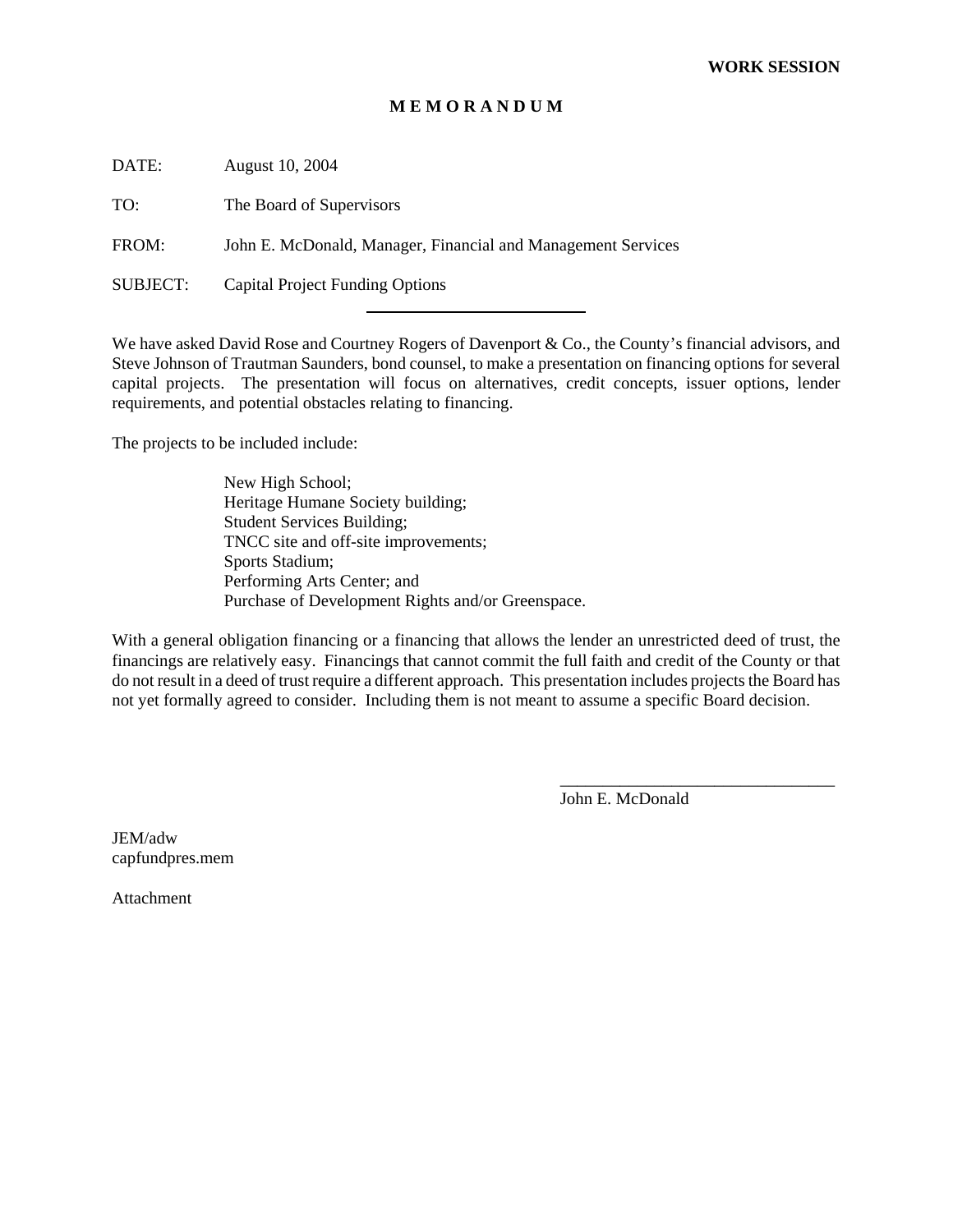**Presentation to** James City County, Virginia



**Capital Project Funding Options** 

August 10, 2004

Davenport & Company LLC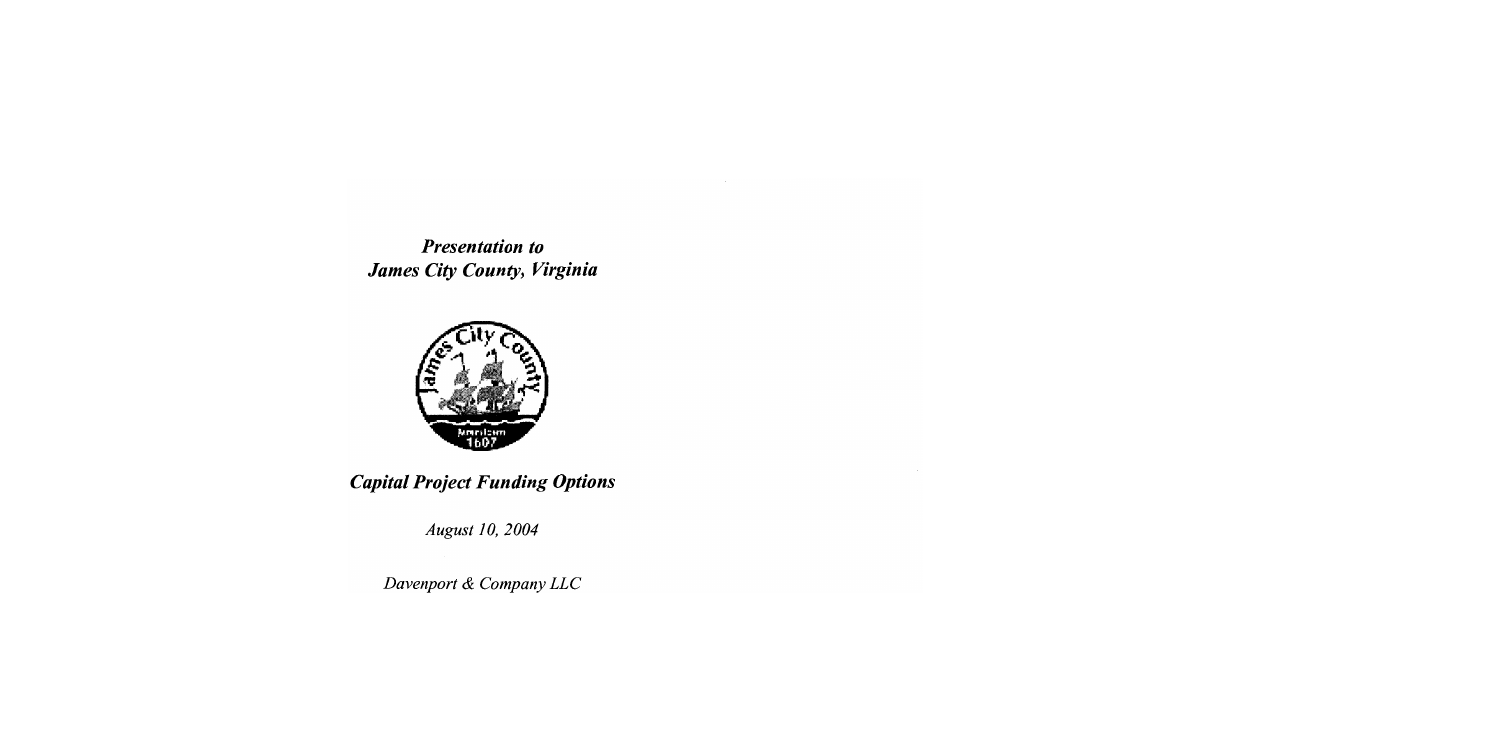

|                                                                        | i ab             |
|------------------------------------------------------------------------|------------------|
| Goals and Objectives                                                   |                  |
| <b>Capital Funding Options</b>                                         | $\mathcal{Z}$    |
| <b>Proposed Projects</b>                                               | 3                |
| Heritage Humane Society                                                | $\boldsymbol{4}$ |
| <b>Student Services Building</b>                                       | $\mathcal{F}$    |
| High School/TNNCC site and off-site<br><i>Improvements/Stadium/PAC</i> | 6                |
| <b>Public Development Rights/Open Space Acquisition</b>                |                  |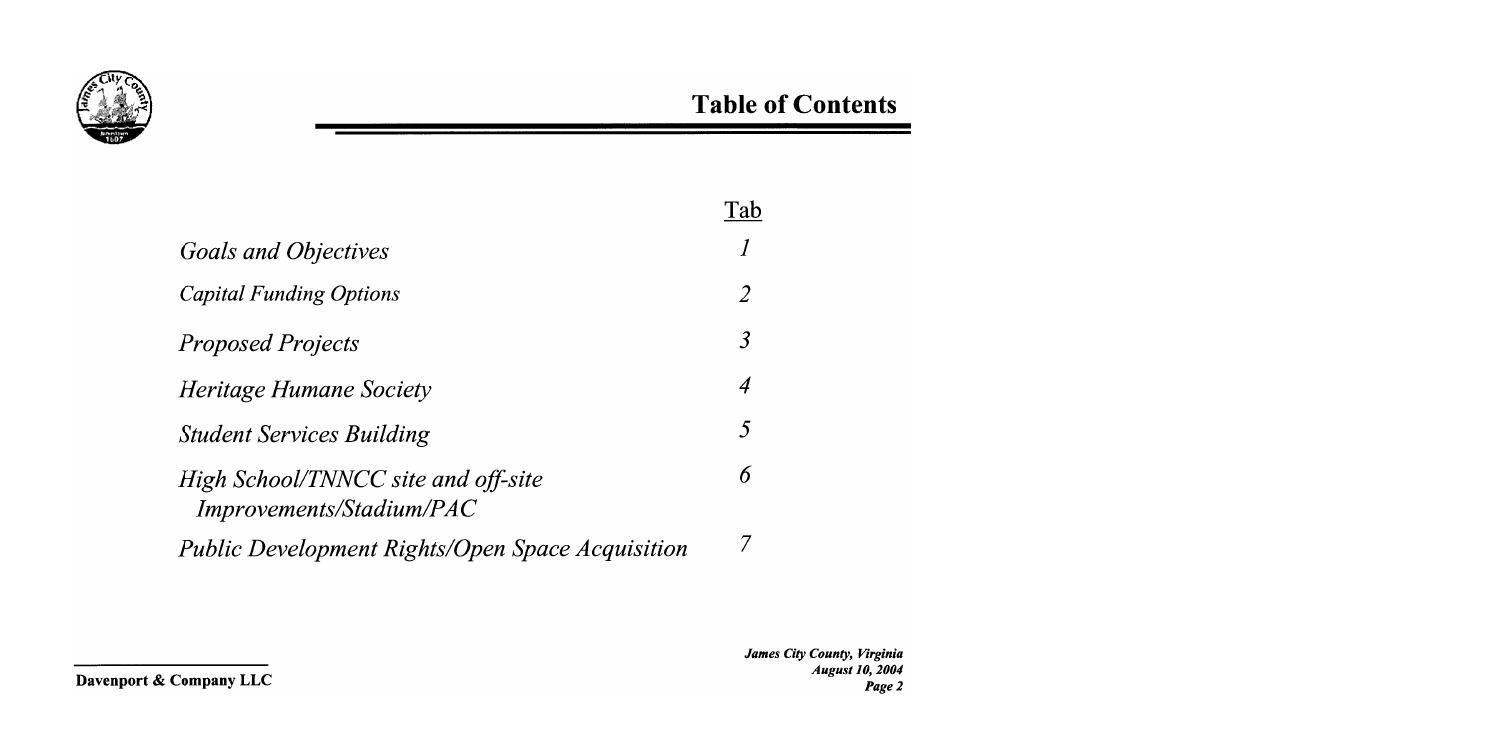

- Review the Funding Options Available to James City County  $\bullet$
- Review the Proposed Projects and Timing  $\bullet$
- Review Projects with regard to:  $\bullet$ 
	- Potential Security Type
	- Issues to Resolve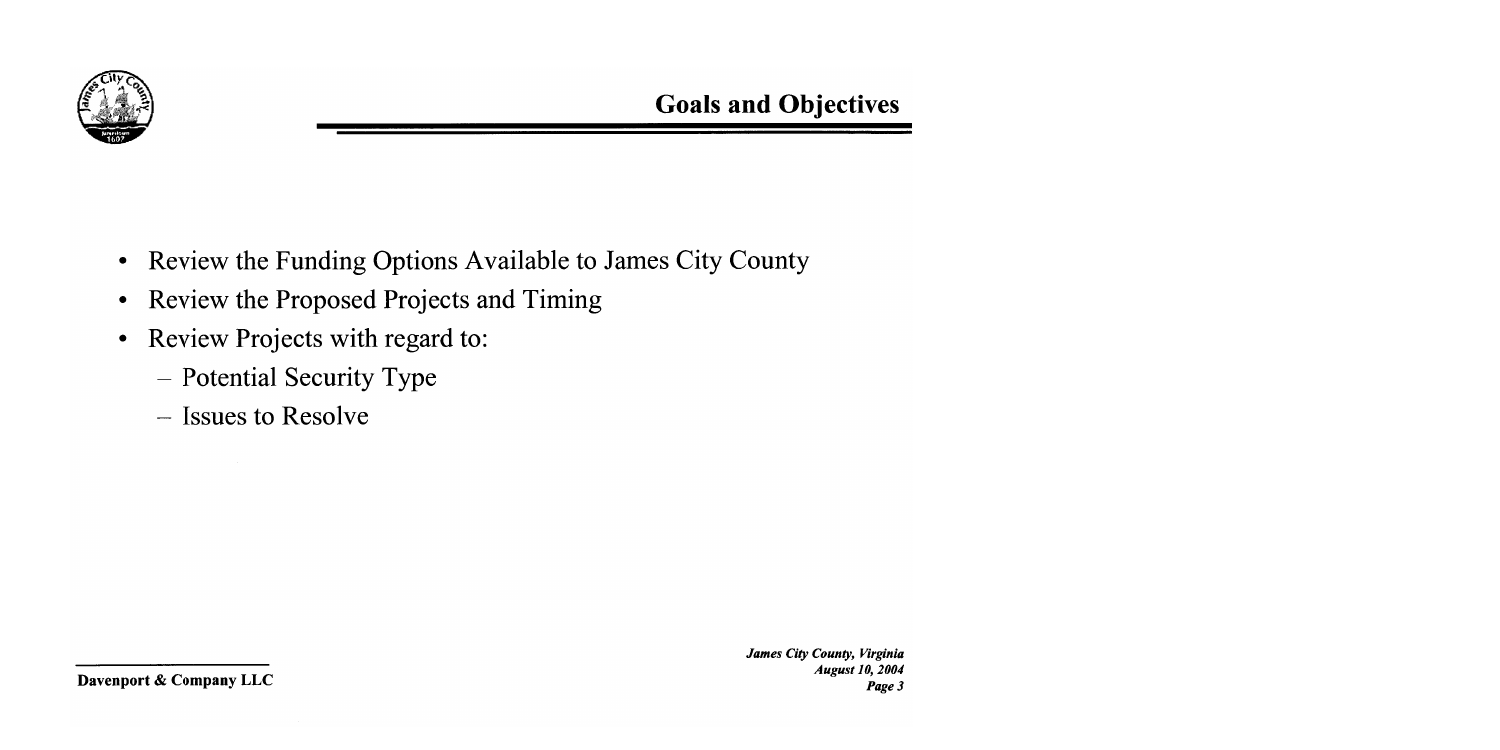

**Type of Security** 

- General Obligation Bonds "G.O."
- **County Appropriation/Lease Revenue Bonds**

**Issuer of the Security** 

- **James City County**  $\bullet$ 
	- Virginia Public School Authority "VPSA" (Schools Only)
	- Literary Loans (Schools Only)  $\bullet$
	- Virginia Resources Authority "VRA"  $\bullet$
	- VML/VACo
- Economic Development Authority of James City County

Manner of Sale

- **Public Sale**  $\bullet$
- Private Placement Bank Loan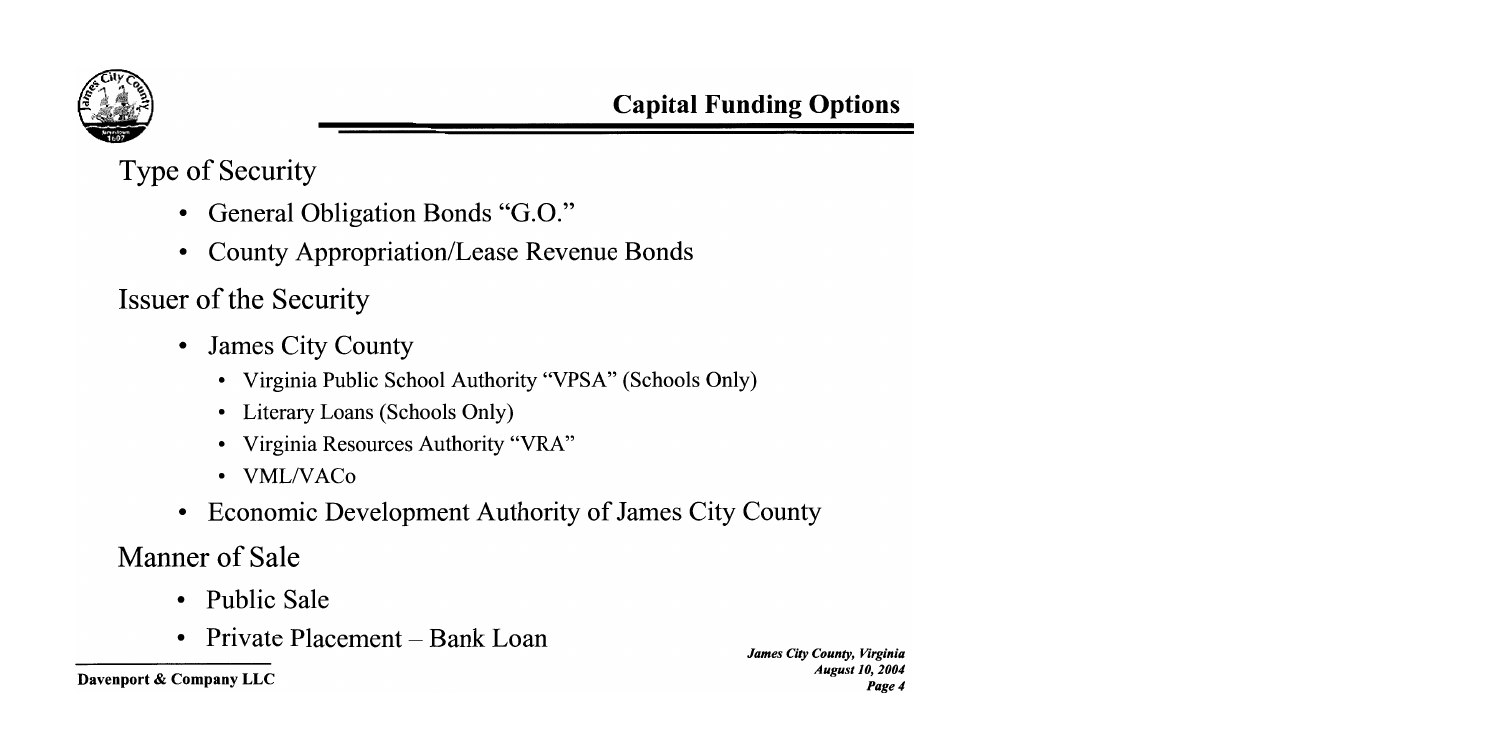

- Full Faith and Credit of locality.  $\bullet$
- Requires voter approval via County-wide referendum.  $\bullet$
- Most advantageous borrowing rates.  $\bullet$
- County has considerable structural flexibility.  $\bullet$
- Issue Bonds at any time.  $\bullet$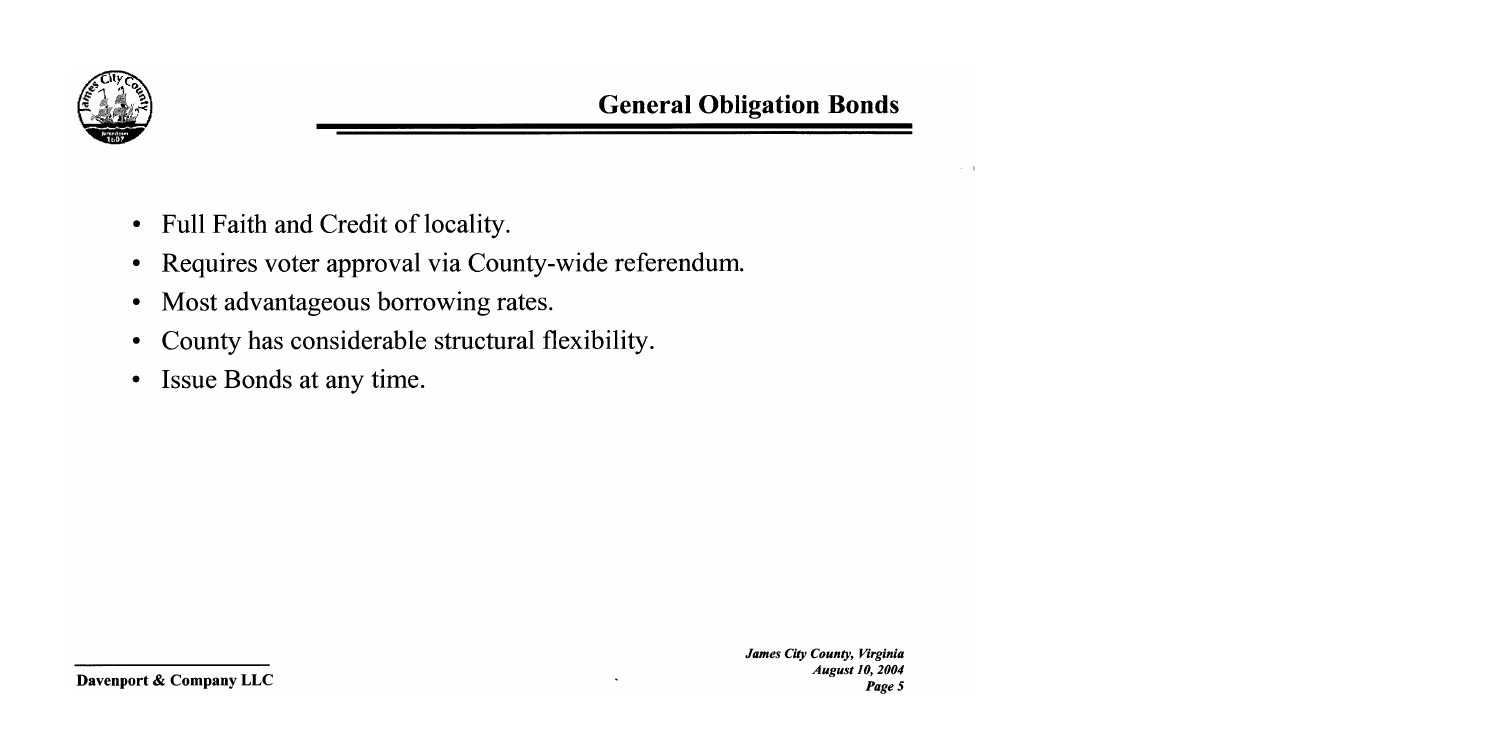

- County controlled issuance using the Economic Development Authority ("EDA") as legal/borrowing conduit for Lease Revenue Bonds.
- Does not require voter referendum.  $\bullet$
- County has maximum structuring flexibility.
- Annual appropriation of the locality; enjoys widespread market acceptance.
- Bonds can be issued at any time.
- Potentially a lien on the facilities can be built used as collateral.
- Generally trades one notch off County General Obligation Ratings of Aa3/AA (i.e. A1/AA-). With Bond Insurance can equal VPSA rates.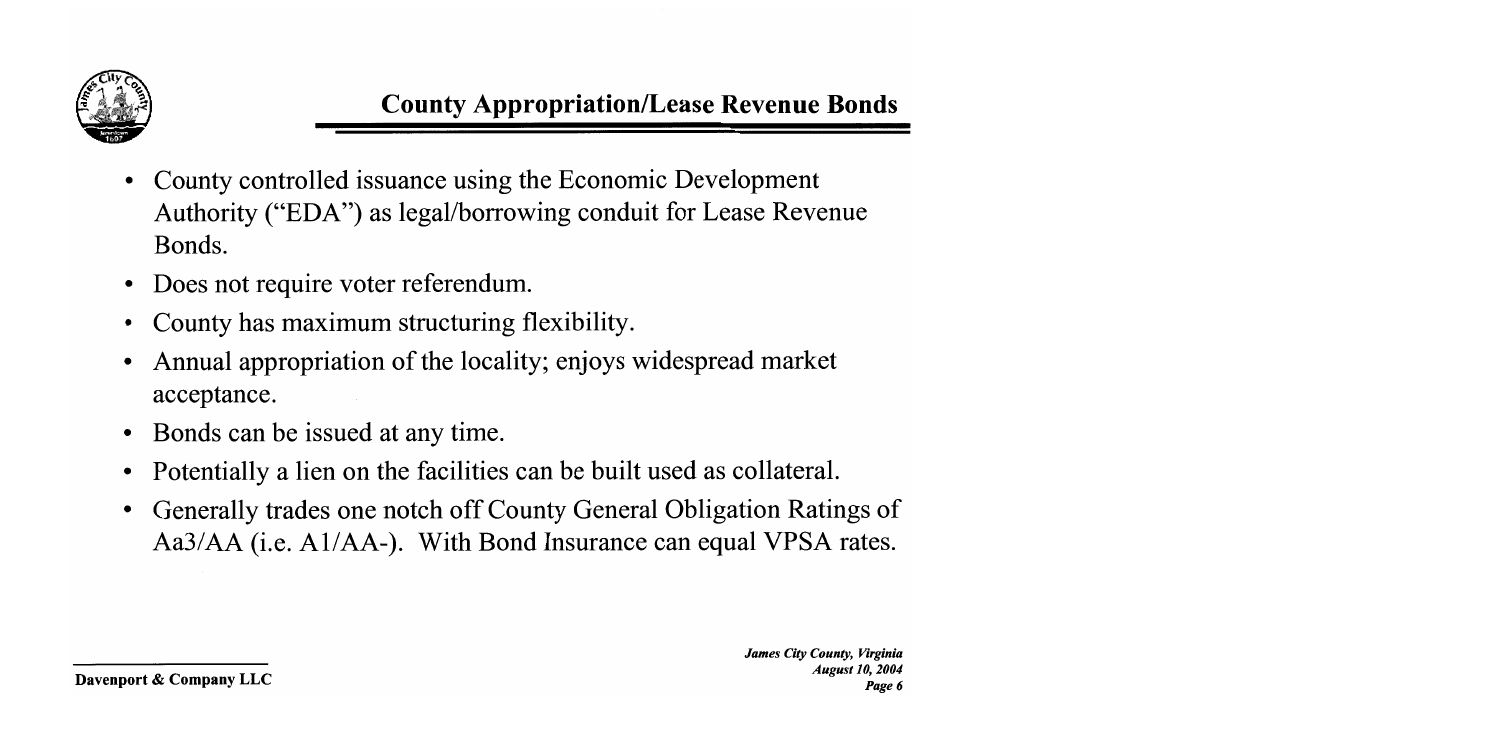

- State program providing market rate loans.
- Full Faith and Credit of locality.  $\bullet$
- Does not require voter referendum.
- Special rules apply if the school project was defeated at a referendum.
- Limited flexibility in cash flow structuring.
- Both School and County Board approvals are needed.  $\bullet$
- Sale Dates only twice a year (usually April and October).  $\bullet$
- Fee of 10 basis points added to the interest rate and payable to  $\bullet$ the State.
- Currently carries ratings of  $Aa1/AA+$ .  $\bullet$

VPSA

Davenport & Company LLC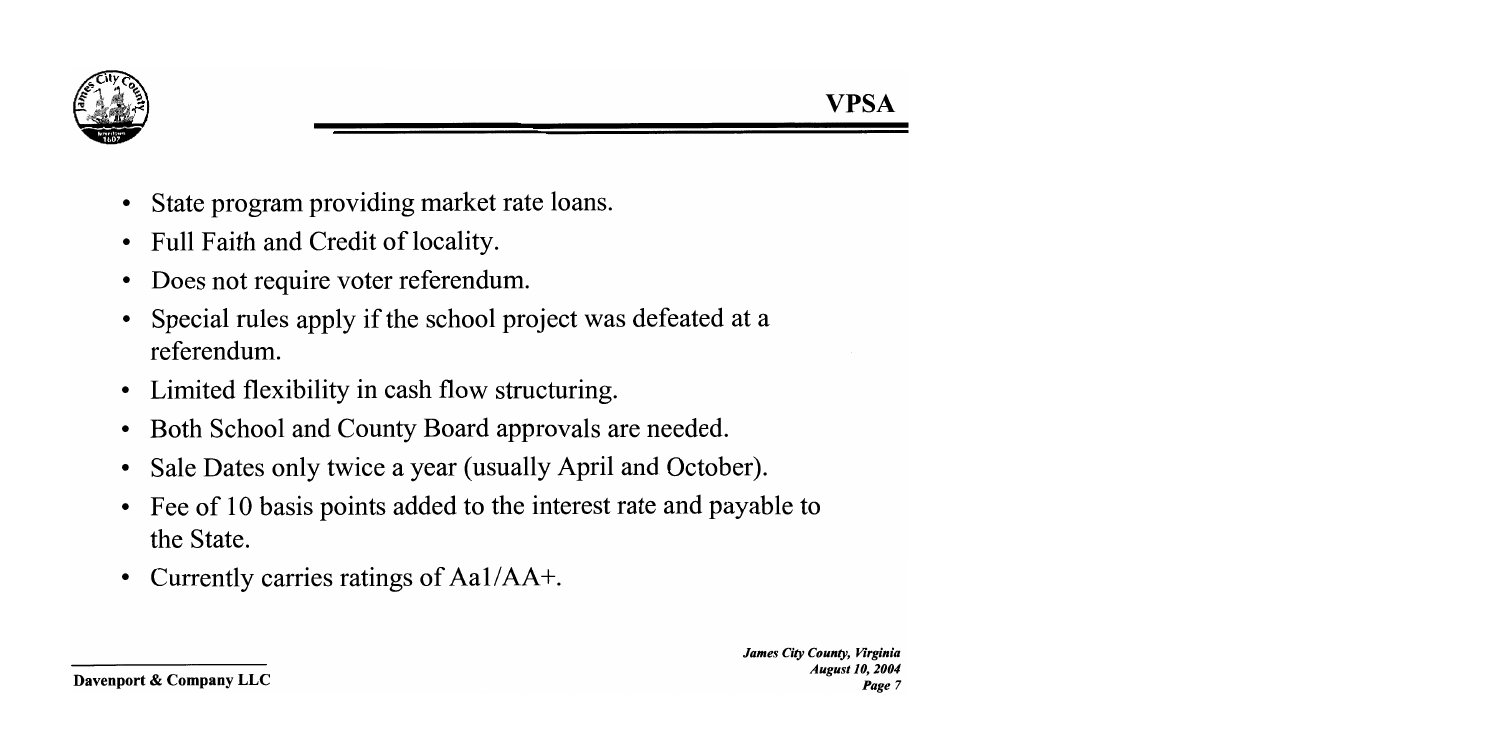

- State program available to all localities.
- \$20 million maximum outstanding; \$7.5 million maximum per project.
- James City County's interest rate set by the Composite Index would be 5%.
- Principal is paid back level over 20 years or less.
- Timing of funding usually requires locality to obtain Interim Financing for up to 3 or 4 years.
- No referendum required.
- Both School and County Board approvals are needed.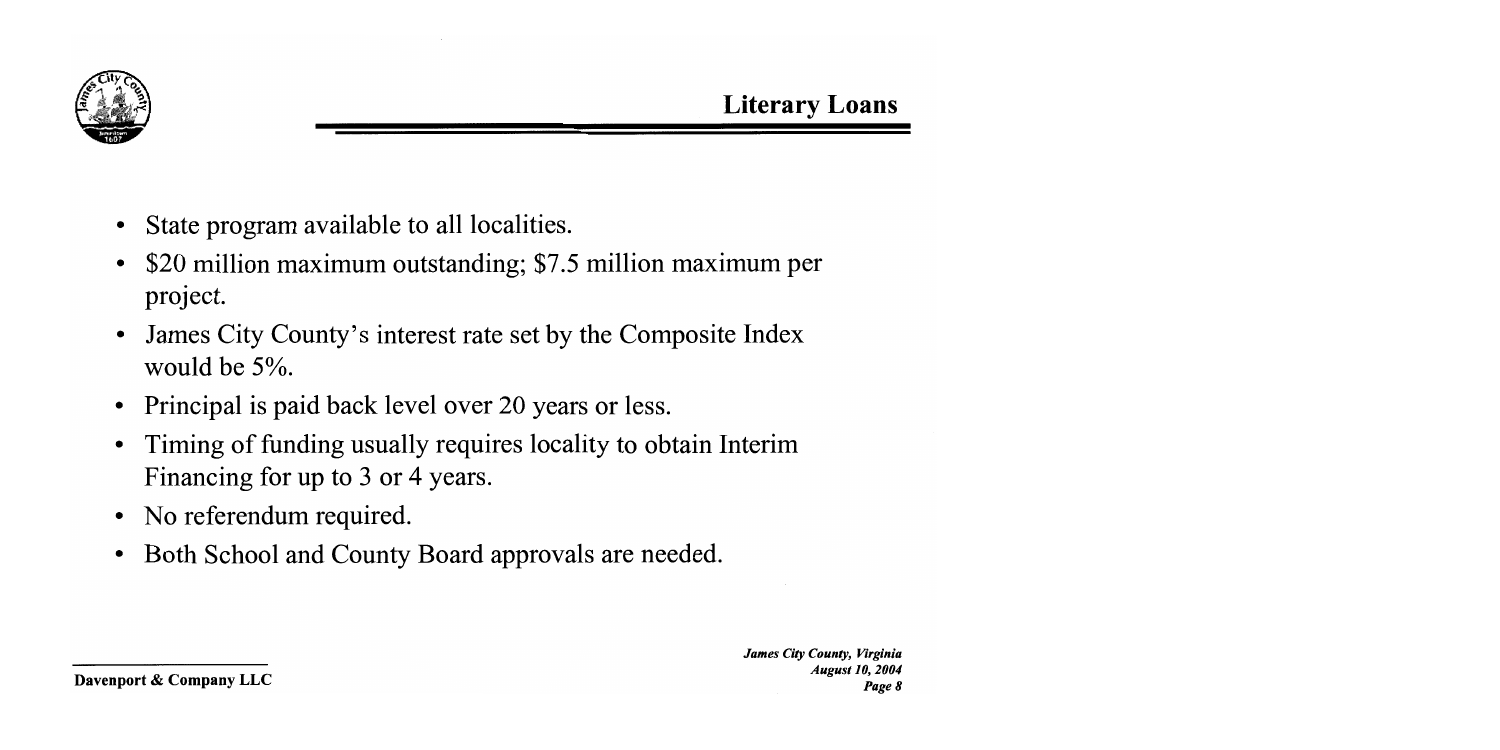

- State program providing market rate loans.
- Security could be Full Faith and Credit, System Revenues, or Lease/Moral Obligation.
- Referendum required for Full Faith and Credit.
- Limited flexibility in cash flow structuring.
- Sale Dates only twice a year (currently May and November).
- Fee of 10 basis points added to the interest rate and payable to the Authority.
- Current program is 70% Aaa/AAA and 30% Aa/AA.
- Limited to lending funds for the following projects: water,  $\bullet$ wastewater, solid waste, airports, public safety, and petroleum storage tanks.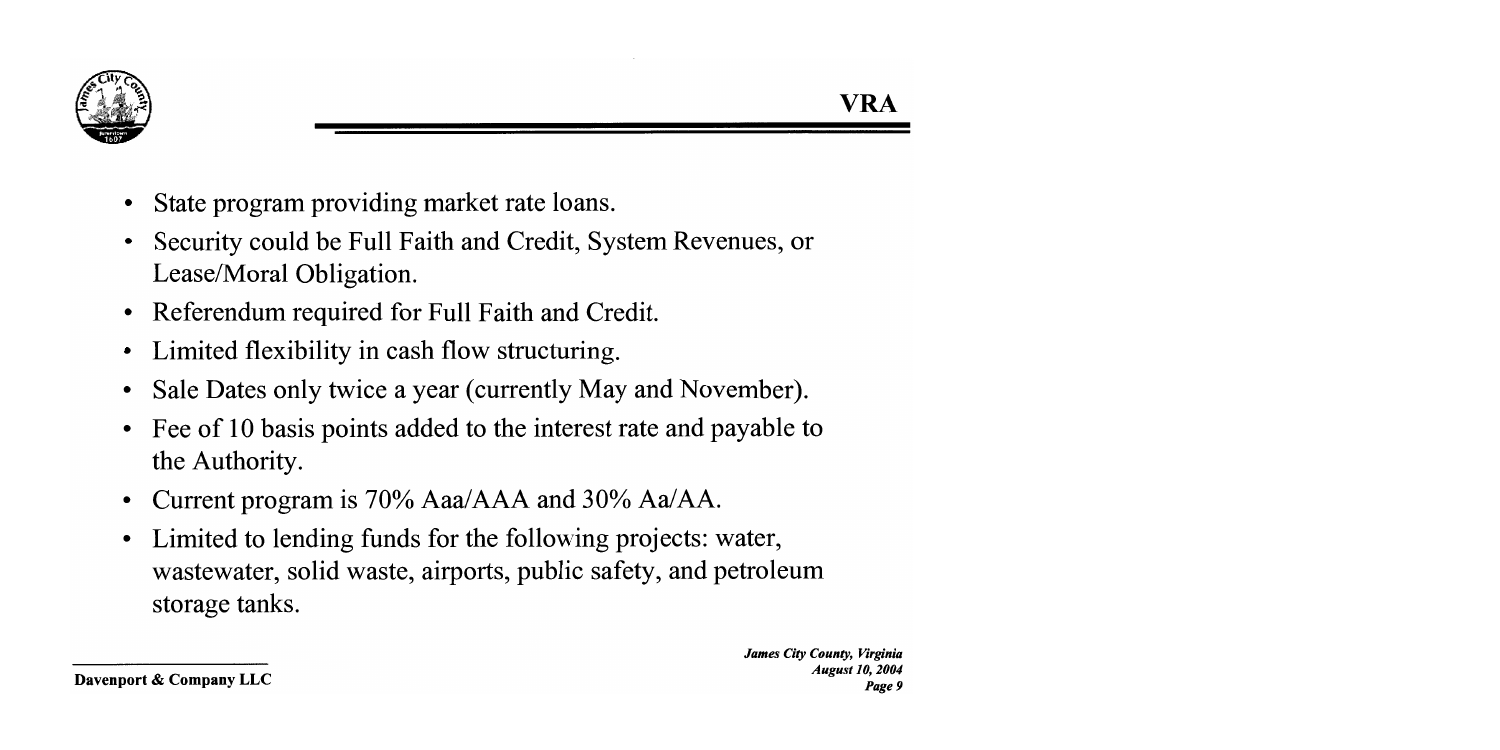

| <b>Projects</b>                    | <b>Estimated</b><br><b>Funding</b><br><b>Required</b> | <b>Funding</b><br><b>Needed</b> |
|------------------------------------|-------------------------------------------------------|---------------------------------|
| <i>Heritage Humane Society</i>     | \$2,200,000                                           | Summer 2005                     |
| <b>Student Services Building</b>   | \$3,800,000                                           | January 2005                    |
| High School                        | \$39,820,000                                          | Summer 2005                     |
| TNCC site and offsite improvements | 7,000,000                                             | Summer 2005                     |
| <b>Sports Stadium</b>              | 6,000,000                                             | March 2005                      |
| Performing Arts Center ("PAC")     | 3,500,000                                             | Summer 2005                     |
| PDR/Acquisition of Green space     | \$16,000,000                                          | Varies                          |
|                                    |                                                       | Iamas Che Canade IB-            |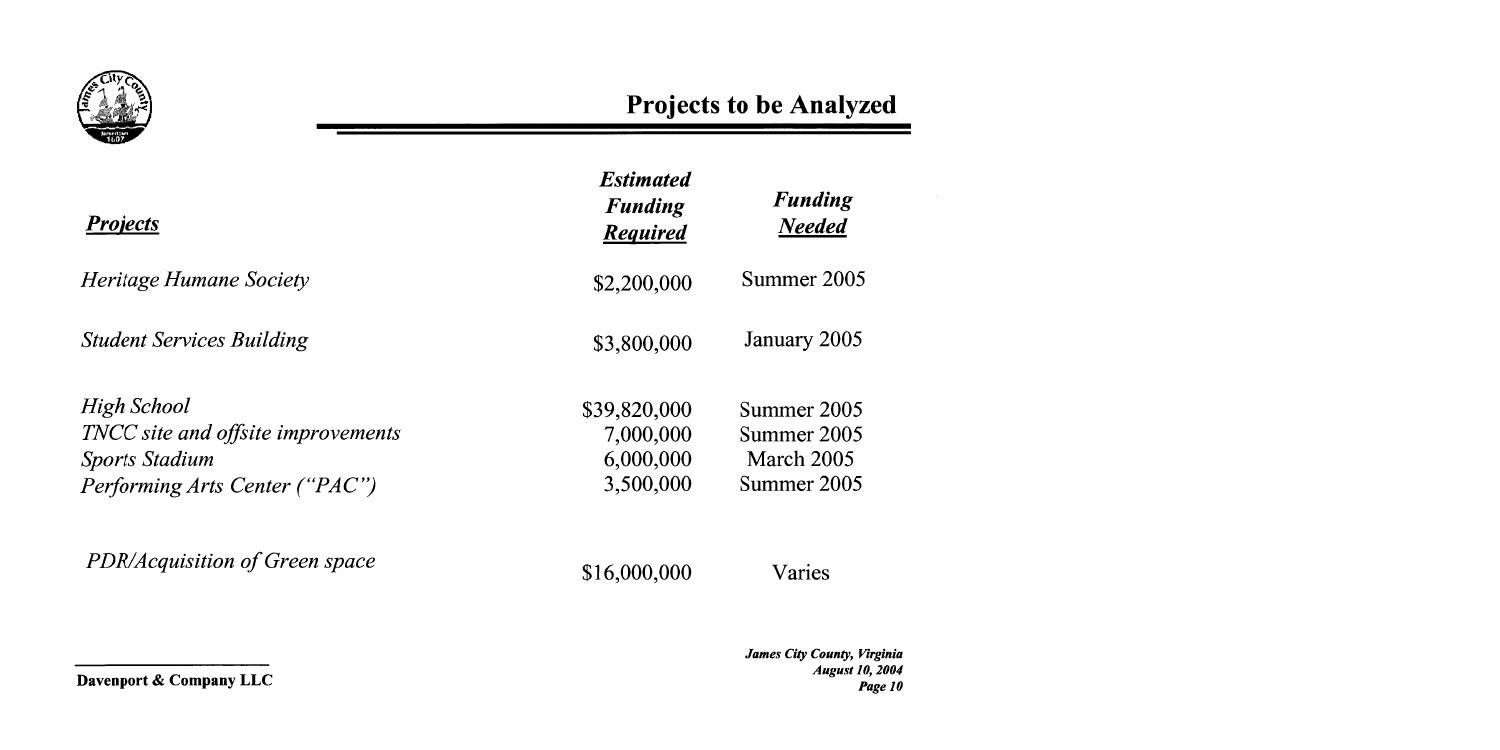

- $501(c)(3)$  Bonds through the Economic Development Authority of James City County, Virginia
- **Private Placement with Bank**  $\bullet$
- Direct Loan from EDA to Heritage Humane Society; Expected  $\bullet$ Leasehold Interest in the Building along with Moral Obligation of County to be Required
- Possible Variable Rate financing needed due to Capital Campaign
- Ground Lease between City of Williamsburg (as owners of the  $\bullet$ property) and the Heritage Humane Society which would extend past the term of the loan
- York County Board of Supervisors Approval Required (due to facility location)

Davenport & Company LLC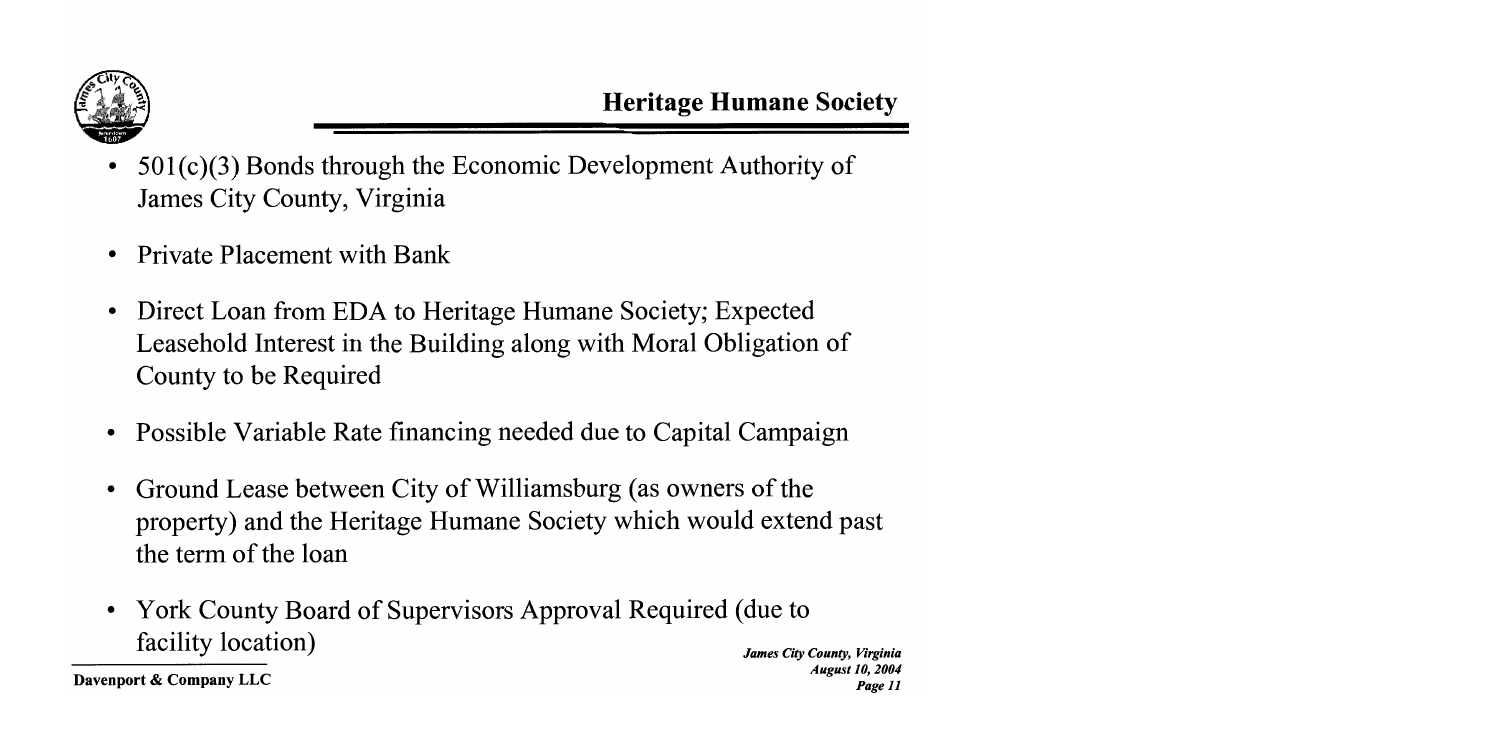

- VPSA (General Obligation) vs. Private Placement (Appropriation Financing)
- Interim Construction Financing or Lease Revenue  $\bullet$ **Issue with Bank**
- Interim Loan Taken out Long-Term with either:  $\bullet$ 
	- VPSA Spring 2005 Issue; or
	- Combined with other projects in a Lease Revenue Issue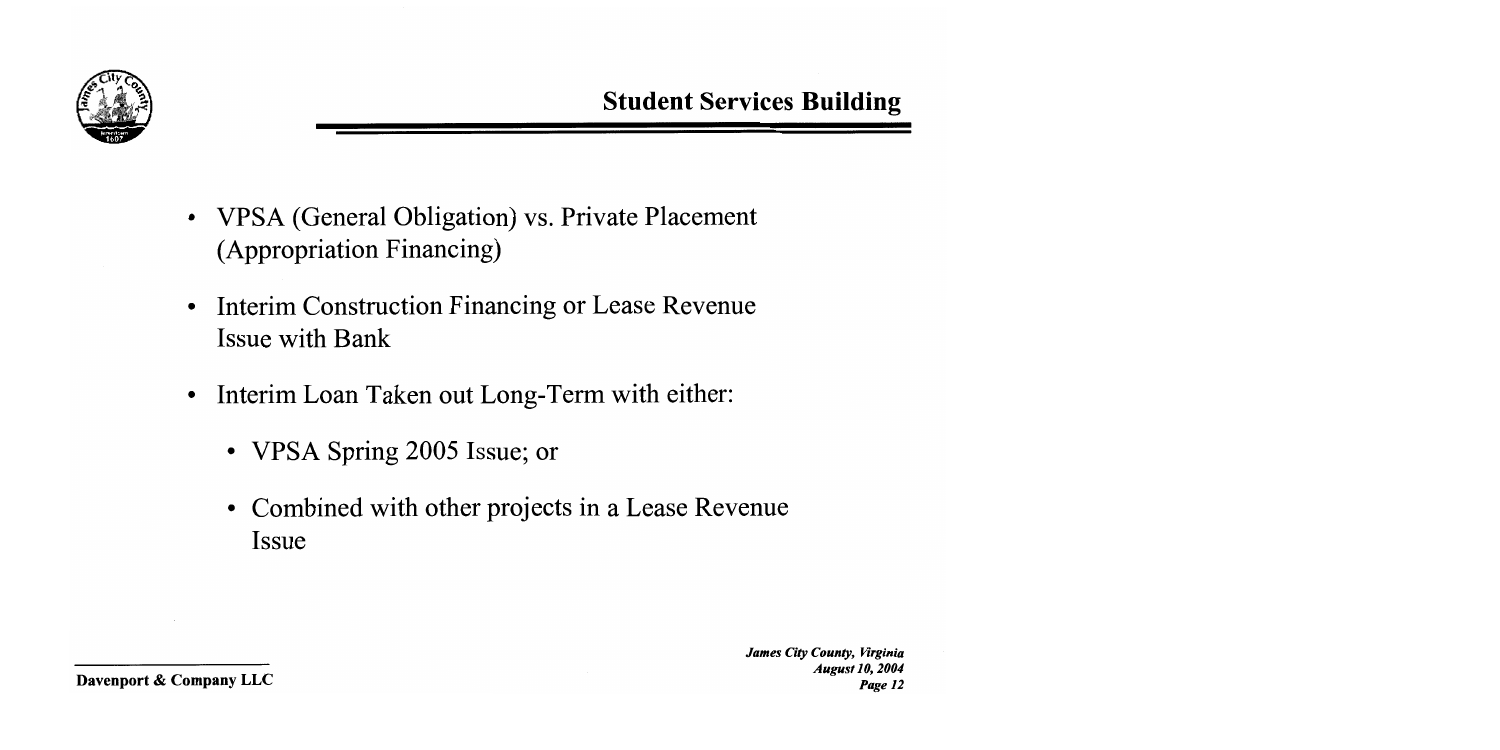

- **High School** 
	- If Referendum Passes Utilize General Obligation Bonds  $\bullet$
	- If Referendum Fails  $-$  Other Options are Available for  $\bullet$ **Financing Project**
- TNCC site and off-site improvements/Stadium/PAC
	- Non-General Obligation (i.e. Appropriation Financing)
	- Private vs. Public Sale  $\bullet$
	- **Collateral Required**
	- Title to Collateral Transferred to EDA
	- Potential Collateral: Stadium and Warhill Sports Complex
	- **Public Use Issue: Performing Arts Center**  $\bullet$
	- **Essentiality of the Projects**